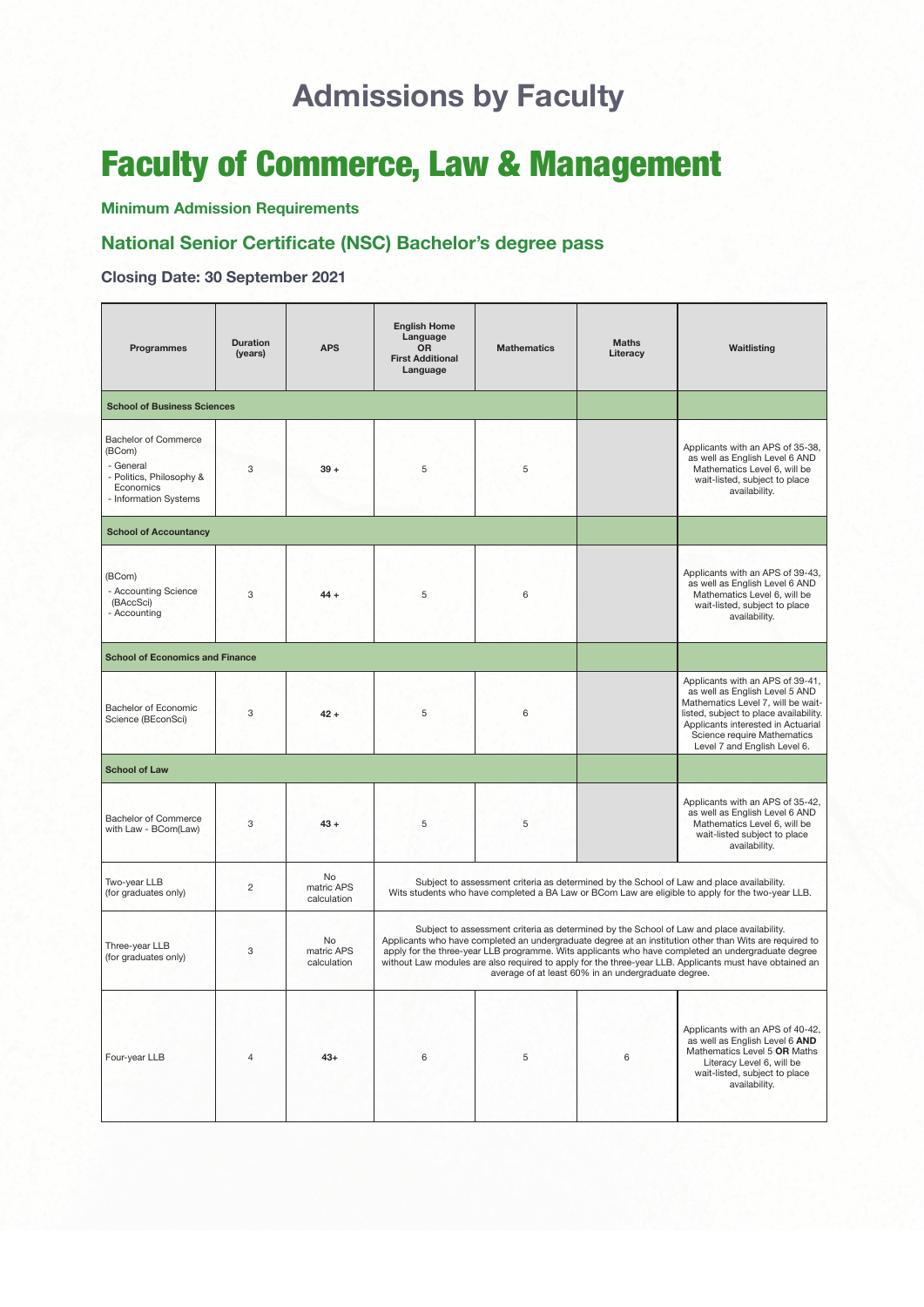# **Faculty of Engineering & the Built Environment**

### **Minimum Admission Requirements**

### **National Senior Certificate (NSC) Bachelor's degree pass**

**Closing Dates: 30 June 2021 (Bachelor of Architecture) | 30 September 2021 (all other programmes) NB: Due to the limited number of places available, meeting the minimum requirements does not guarantee a place. Final selection is made subject to the availability of places, academic results and other entry requirements where applicable.**

| Programmes<br>(Refer to page 68 for information on the<br>common First year curriculum for all<br>professional engineering degrees). | <b>APS</b> | <b>English Home</b><br>Language<br><b>OR First</b><br><b>Additional</b><br>Language | <b>Mathematics</b> | <b>Physical</b><br><b>Science</b> | <b>Additional Information</b>                                                                                                                                                                                                                                                                                                                                                                                                                                                                                                                                                                                                                                                                             |
|--------------------------------------------------------------------------------------------------------------------------------------|------------|-------------------------------------------------------------------------------------|--------------------|-----------------------------------|-----------------------------------------------------------------------------------------------------------------------------------------------------------------------------------------------------------------------------------------------------------------------------------------------------------------------------------------------------------------------------------------------------------------------------------------------------------------------------------------------------------------------------------------------------------------------------------------------------------------------------------------------------------------------------------------------------------|
| <b>School of Chemical and Metallurgical Engineering</b>                                                                              |            |                                                                                     |                    |                                   |                                                                                                                                                                                                                                                                                                                                                                                                                                                                                                                                                                                                                                                                                                           |
| Bachelor of Science in Engineering in<br>Chemical Engineering (BSc(Eng))<br>(4 years)                                                | $42 +$     | 5                                                                                   | 5                  | 5                                 | Generally, applicants who achieve Level 6 in<br>English, Mathematics and Physical Science stand<br>a greater chance of being accepted.                                                                                                                                                                                                                                                                                                                                                                                                                                                                                                                                                                    |
| Bachelor of Science in Engineering in<br>Metallurgy and Materials Engineering (BSc(Eng))<br>(4 years)                                | $42 +$     | 5                                                                                   | 5                  | 5                                 | Generally, applicants who achieve Level 6 in<br>English, Mathematics and Physical Science stand<br>a greater chance of being accepted.                                                                                                                                                                                                                                                                                                                                                                                                                                                                                                                                                                    |
| <b>School of Civil and Environmental Engineering</b>                                                                                 |            |                                                                                     |                    |                                   |                                                                                                                                                                                                                                                                                                                                                                                                                                                                                                                                                                                                                                                                                                           |
| Bachelor of Science in Engineering in<br>Civil Engineering (BSc(Eng))<br>(4 years)                                                   | $42 +$     | 5                                                                                   | 5                  | 5                                 | Generally, applicants who achieve Level 6 in<br>English, Mathematics and Physical Science stand<br>a greater chance of being accepted.                                                                                                                                                                                                                                                                                                                                                                                                                                                                                                                                                                    |
| <b>School of Electrical and Information Engineering</b>                                                                              |            |                                                                                     |                    |                                   |                                                                                                                                                                                                                                                                                                                                                                                                                                                                                                                                                                                                                                                                                                           |
| Bachelor of Science in Engineering in<br>Electrical Engineering (BSc(Eng))<br>$(4 \text{ years})$                                    | $42 +$     | 5                                                                                   | 5                  | 5                                 | Generally, applicants who achieve Level 6 in<br>English, Mathematics and Physical Science stand<br>a greater chance of being accepted.                                                                                                                                                                                                                                                                                                                                                                                                                                                                                                                                                                    |
| Bachelor of Engineering Science in<br>Biomedical Engineering (BEngSc(BME))<br>(3 years)                                              | $42 +$     | 5                                                                                   | 5                  | 5                                 | Generally, applicants who achieve Level 6 in<br>English, Mathematics and Physical Science stand<br>a greater chance of being accepted.                                                                                                                                                                                                                                                                                                                                                                                                                                                                                                                                                                    |
| Bachelor of Engineering Science in Digital Arts<br>(BEngSc(DA))<br>(3 years)                                                         | $42 +$     | 5                                                                                   | 5                  | 5                                 | Applicants will be required to complete additional<br>selection criteria, e.g. workshop, interview. Refer to<br>www.wits.ac.za/undergraduate/apply-to-wits/                                                                                                                                                                                                                                                                                                                                                                                                                                                                                                                                               |
| School of Mechanical, Industrial and Aeronautical Engineering                                                                        |            |                                                                                     |                    |                                   |                                                                                                                                                                                                                                                                                                                                                                                                                                                                                                                                                                                                                                                                                                           |
| Bachelor of Science in Engineering in<br>Aeronautical Engineering (BSc(Eng))<br>(4 years)                                            | $42 +$     | 5                                                                                   | 5                  | 5                                 | Generally, applicants who achieve Level 6 in<br>English, Mathematics and Physical Science stand<br>a greater chance of being accepted.                                                                                                                                                                                                                                                                                                                                                                                                                                                                                                                                                                    |
| Bachelor of Science in Engineering in<br>Industrial Engineering (BSc(Eng))<br>(4 years)                                              | $42 +$     | 5                                                                                   | 5                  | 5                                 | Generally, applicants who achieve Level 6 in<br>English, Mathematics and Physical Science stand<br>a greater chance of being accepted.                                                                                                                                                                                                                                                                                                                                                                                                                                                                                                                                                                    |
| Bachelor of Science in Engineering in<br>Mechanical Engineering (BSc(Eng))<br>(4 years)                                              | $42 +$     | 5                                                                                   | 5                  | 5                                 | Generally, applicants who achieve Level 6 in<br>English, Mathematics and Physical Science stand<br>a greater chance of being accepted.                                                                                                                                                                                                                                                                                                                                                                                                                                                                                                                                                                    |
| <b>School of Mining Engineering</b>                                                                                                  |            |                                                                                     |                    |                                   |                                                                                                                                                                                                                                                                                                                                                                                                                                                                                                                                                                                                                                                                                                           |
| Bachelor of Science in Engineering in<br>Mining Engineering BSc(Eng)<br>(4 years)                                                    | $42 +$     | 5                                                                                   | 5                  | 5                                 | Generally, applicants who achieve Level 6 in<br>English, Mathematics and Physical Science stand<br>a greater chance of being accepted.                                                                                                                                                                                                                                                                                                                                                                                                                                                                                                                                                                    |
| <b>School of Architecture and Planning</b>                                                                                           |            |                                                                                     |                    |                                   |                                                                                                                                                                                                                                                                                                                                                                                                                                                                                                                                                                                                                                                                                                           |
| Bachelor of Architectural Studies (BAS)<br>(3 years)                                                                                 | $34 +$     | 4                                                                                   | $\overline{4}$     |                                   | Acceptance depends on departmental selection.<br>Applicants must complete a written and graphic<br>exercise and may be required to attend an interview.<br>Following an interview, applicants with a Wits APS of<br>29-33 may be accepted on the basis of exceptional<br>scores. The BAS selection process is conducted<br>by a panel of senior academics from the School of<br>Architecture and Planning, which is monitored by the<br>Assistant Dean. Selection is based predominantly on<br>performance in the selection exercise, interview and<br>academics. Demographic balance is taken into<br>consideration where a choice needs to be made<br>between applicants scoring within the same range. |
| Bachelor of Science in Urban and Regional<br>Planning (BSc(URP)) (3 years)                                                           | $36 +$     | 5                                                                                   | 5                  |                                   | Preference is given to Mathematics and English<br>pass at Level 6 and above.                                                                                                                                                                                                                                                                                                                                                                                                                                                                                                                                                                                                                              |
| <b>School of Construction Economics and Management</b>                                                                               |            |                                                                                     |                    |                                   |                                                                                                                                                                                                                                                                                                                                                                                                                                                                                                                                                                                                                                                                                                           |
| Bachelor of Science in Construction Studies<br>(BSc(CS)) (3 years)                                                                   | $36 +$     | 5                                                                                   | 5                  |                                   | Preference is given to Mathematics and English<br>pass at Level 6 and above.                                                                                                                                                                                                                                                                                                                                                                                                                                                                                                                                                                                                                              |
| Bachelor of Science in Construction Studies<br>(in the field of Property Studies)<br>(BSc(CS)(Property Studies) (3 years)            | $36 +$     | 5                                                                                   | 5                  |                                   | Preference is given to Mathematics and English<br>pass at Level 6 and above.                                                                                                                                                                                                                                                                                                                                                                                                                                                                                                                                                                                                                              |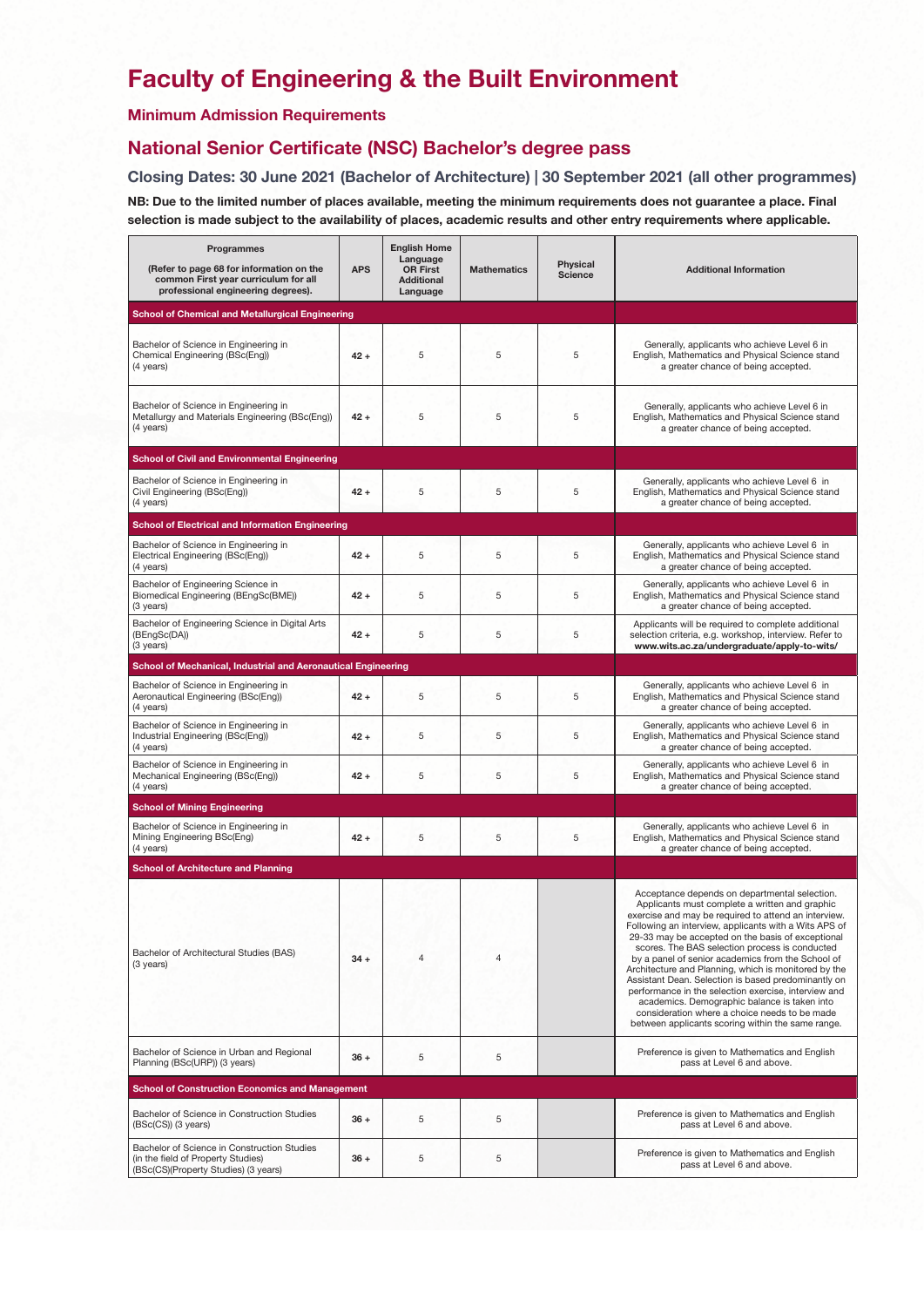# Faculty of Health Sciences

**Minimum Admission Requirements**

### **National Senior Certificate (NSC) Bachelor's degree pass**

**Closing Date: 30 June 2021**

| Programmes                                                                                                                                                                                                                                                                                                                                                    | <b>Selection Procedures</b>                                                                                                                                                                                                                                                                                                                                                                                                                                                                                                                                                                                                                                                                                                                                                                                                                                                                                                                                                                                                                                              | <b>English Home</b><br>Language<br><b>OR First</b><br><b>Additional</b><br>Language | <b>Mathematics</b> | <b>Maths</b><br>Literacy | Life<br><b>Sciences</b> | Physical<br><b>Science</b> | Life<br><b>Sciences</b><br>AND/OR<br>Physical<br>Science |
|---------------------------------------------------------------------------------------------------------------------------------------------------------------------------------------------------------------------------------------------------------------------------------------------------------------------------------------------------------------|--------------------------------------------------------------------------------------------------------------------------------------------------------------------------------------------------------------------------------------------------------------------------------------------------------------------------------------------------------------------------------------------------------------------------------------------------------------------------------------------------------------------------------------------------------------------------------------------------------------------------------------------------------------------------------------------------------------------------------------------------------------------------------------------------------------------------------------------------------------------------------------------------------------------------------------------------------------------------------------------------------------------------------------------------------------------------|-------------------------------------------------------------------------------------|--------------------|--------------------------|-------------------------|----------------------------|----------------------------------------------------------|
|                                                                                                                                                                                                                                                                                                                                                               | When applying to the Faculty of Health Sciences, you will not be selected on your school leaving results only, although they are very important. A composite index is calcu-<br>lated, taking into consideration, (i) your academic results for five subjects and (ii) your National Benchmark Test scores. Only five subjects are used to derive an academic<br>score, which is calculated according to the percentages obtained, NOT symbols. These are English, Mathematics, Physical Science/Life Sciences and the best two other<br>subjects. Dental Science requires English, Mathematics, Physical Science AND Life Sciences. All applicants (excluding applicants who are applying to the Graduate Entry<br>Medical Programme (GEMP) only, are required to write the National Benchmark Test. Qualifying GEMP applicants will be invited to take the Wits Additional Placement Test<br>(WAPT). Applicants are advised to prepare in advance in the event that they are invited to write the WAPT. Refer to page 88 for more information on the NBT and the WAPT. |                                                                                     |                    |                          |                         |                            |                                                          |
| <b>Bachelor of</b><br><b>Health Sciences:</b><br>(BHSci)<br>· Biomedical<br>Sciences<br>· Biokinetics<br>· Health Systems<br>Sciences<br>(All 3 years)                                                                                                                                                                                                        | All Faculty of Health Sciences applicants,<br>except those applying to the Graduate Entry<br>Medical Programme (GEMP) only, those who<br>are in their final year of a degree and those<br>who have already completed a degree, must                                                                                                                                                                                                                                                                                                                                                                                                                                                                                                                                                                                                                                                                                                                                                                                                                                      | 5                                                                                   | 5                  |                          |                         |                            | 5                                                        |
| Bachelor of<br>Clinical<br><b>Medical Practice</b><br>(BCMP)<br>(3 years)                                                                                                                                                                                                                                                                                     | write the NBT by 14 August 2021 before being<br>considered for admission.<br>Refer to Page 88 for more information on<br>the NBT or refer to: www.nbt.ac.za                                                                                                                                                                                                                                                                                                                                                                                                                                                                                                                                                                                                                                                                                                                                                                                                                                                                                                              | 4                                                                                   | 4                  | $\overline{7}$           |                         |                            | $\overline{4}$                                           |
| Bachelor of<br>Medicine and<br>Bachelor of<br>Surgery<br>(MBBCh)<br>(6 years)                                                                                                                                                                                                                                                                                 | There are two entry points into the MBBCh:<br>· First year, for applicants currently in Grade<br>$12$ and;<br>• Third year, for applicants who have completed a<br>relevant degree (GEMP).                                                                                                                                                                                                                                                                                                                                                                                                                                                                                                                                                                                                                                                                                                                                                                                                                                                                               | 5                                                                                   | 5                  |                          |                         |                            | 5                                                        |
| Bachelor of<br>Dental Science<br>(BDS)<br>(5 years)                                                                                                                                                                                                                                                                                                           | All applicants to Bachelor of Dental Science and<br>Bachelor of Oral Health Sciences must spend<br>time observing specific procedures as performed<br>by a Dentist/Dental Therapist/Oral Hygienist to                                                                                                                                                                                                                                                                                                                                                                                                                                                                                                                                                                                                                                                                                                                                                                                                                                                                    | 5                                                                                   | 5                  |                          | 5                       | 5                          |                                                          |
| Bachelor of<br>Oral Health<br>Sciences<br>(BOHS)<br>(3 years)                                                                                                                                                                                                                                                                                                 | gain insight into the profession. Applicants must<br>complete a certificate of attendance (minimum<br>16 hours). Only observation hours completed<br>between 1 July 2020 and 31 July 2021 will be<br>accepted. Please download the form from:<br>www.wits.ac.za/undergraduate/apply-to-wits/<br>under Additional Forms.<br>Applicants who fail to submit a certificate of<br>attendance will not be considered for admission.                                                                                                                                                                                                                                                                                                                                                                                                                                                                                                                                                                                                                                            | 4                                                                                   | 4                  | $\overline{7}$           |                         |                            | $\overline{4}$                                           |
| Bachelor of<br>Nursing<br>(BNurs)<br>(4 years)                                                                                                                                                                                                                                                                                                                |                                                                                                                                                                                                                                                                                                                                                                                                                                                                                                                                                                                                                                                                                                                                                                                                                                                                                                                                                                                                                                                                          | 4                                                                                   | 4                  |                          |                         |                            | $\overline{4}$                                           |
| Bachelor of<br>Pharmacy<br>(BPharm)<br>(4 years)                                                                                                                                                                                                                                                                                                              |                                                                                                                                                                                                                                                                                                                                                                                                                                                                                                                                                                                                                                                                                                                                                                                                                                                                                                                                                                                                                                                                          | 5                                                                                   | 5                  |                          |                         |                            | 5                                                        |
| Bachelor of<br>Science in<br>Occupational<br>Therapy<br>(BSc (OT)<br>(4 years)                                                                                                                                                                                                                                                                                | All applicants to BSc Occupational Therapy must<br>spend time observing an Occupational Therapist<br>and all applicants to BSc Physiotherapy must<br>spend time observing a Physiotherapist, to gain<br>insight into the profession. Applicants must<br>complete a certificate of attendance (minimum<br>16 hours). Only observation hours completed                                                                                                                                                                                                                                                                                                                                                                                                                                                                                                                                                                                                                                                                                                                     | 4                                                                                   | $\overline{4}$     |                          |                         |                            | $\overline{4}$                                           |
| between 1 July 2020 and 31 July 2021 will be<br>accepted. Please download the form from:<br>Bachelor of<br>www.wits.ac.za/undergraduate/apply-to-wits/<br>Science in<br>under Additional Forms.<br>Physiotherapy<br>(BSc<br>Applicants who fail to submit a certificate of<br>Physiotherapy)<br>attendance will not be considered for admission.<br>(4 years) |                                                                                                                                                                                                                                                                                                                                                                                                                                                                                                                                                                                                                                                                                                                                                                                                                                                                                                                                                                                                                                                                          | 5                                                                                   | 5                  |                          |                         |                            | 5                                                        |

**NB: Due to the limited number of places available, meeting the minimum requirements does not guarantee a place. Final selection is made subject to the availability of places, academic results and other entry requirements where applicable.**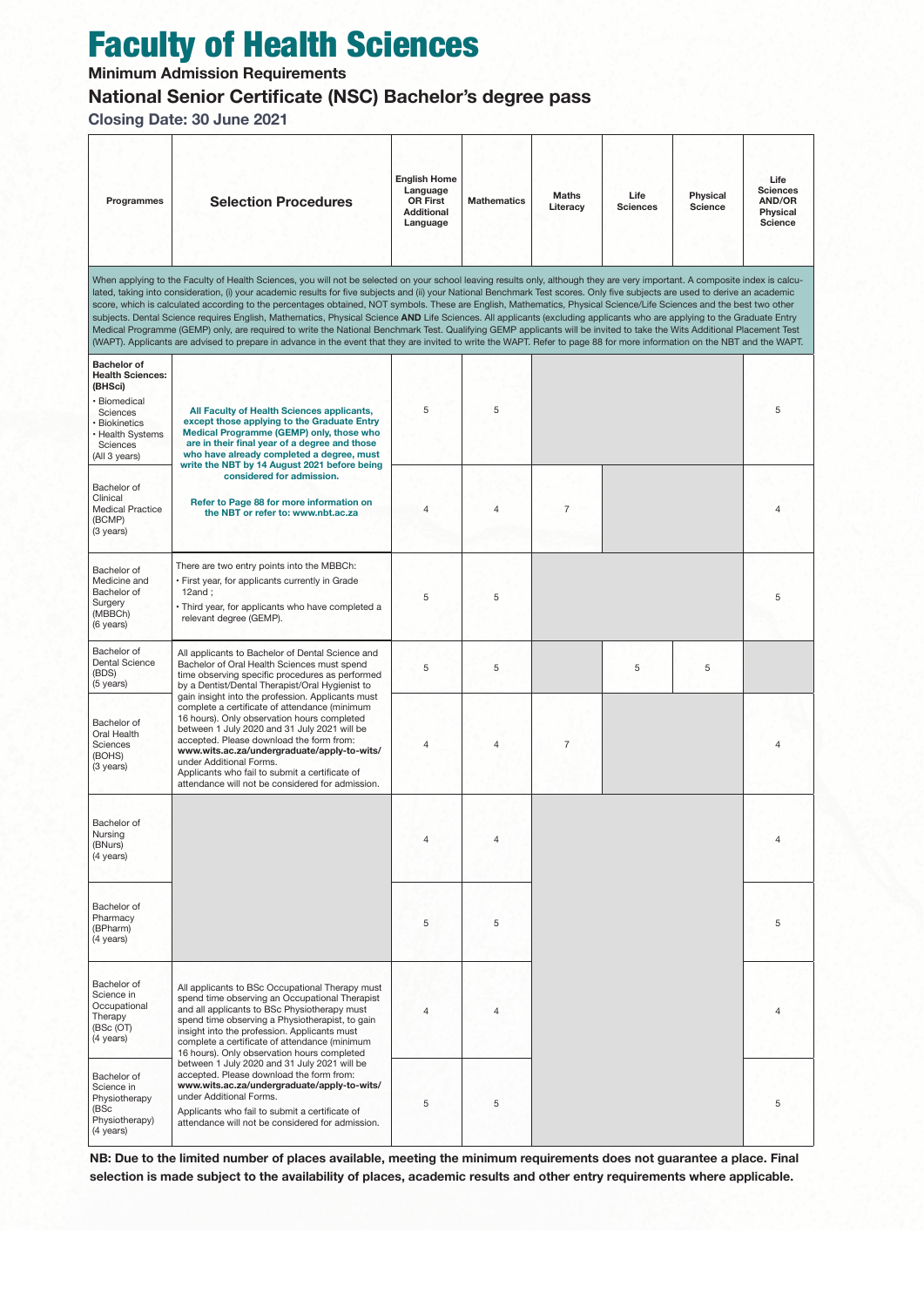## **Faculty of Humanities**

#### **Minimum Admission Requirements**

### **National Senior Certificate (NSC) Bachelor's degree pass**

**Closing Dates: 30 June 2021 (B Speech Language-Pathology and B Audiology and BA Film and Television | 30 September 2021 (all other programmes)**

#### **NB: Due to the limited number of places available, meeting the minimum requirements does not guarantee a place. Final selection is made subject to the availability of places, academic results and other entry requirements where applicable.**

| Programmes                                                                      |                                                                                                                                    | <b>APS</b> | <b>English Home</b><br>Language<br><b>OR First</b><br><b>Additional</b><br>Language | <b>Mathematics</b> | <b>Maths</b><br>Literacy     | <b>Technical</b><br><b>Mathematics</b>  | Waitlisting                                                                                                                                                                                  |  |
|---------------------------------------------------------------------------------|------------------------------------------------------------------------------------------------------------------------------------|------------|-------------------------------------------------------------------------------------|--------------------|------------------------------|-----------------------------------------|----------------------------------------------------------------------------------------------------------------------------------------------------------------------------------------------|--|
| Bachelor of Arts (BA)<br>(3 years)                                              |                                                                                                                                    | $36 +$     | 5                                                                                   |                    |                              |                                         | 30-35 points. Preference is given to<br>higher English results.                                                                                                                              |  |
| Bachelor of Arts (Law)<br>(3 years)                                             |                                                                                                                                    | $43 +$     | 5                                                                                   | 3                  | $\overline{4}$               |                                         | Applicants who wish to take law courses<br>in their first year of study must meet the<br>admission requirements for law<br>(40-42 points). Preference is given to<br>higher English results. |  |
| <b>Professional and Specialist degrees:</b>                                     |                                                                                                                                    |            |                                                                                     |                    |                              |                                         |                                                                                                                                                                                              |  |
| Wits School of Arts (WSoA)                                                      |                                                                                                                                    |            |                                                                                     |                    |                              |                                         |                                                                                                                                                                                              |  |
| Programme                                                                       | <b>Additional Selection Criteria</b>                                                                                               | <b>APS</b> | <b>English Home</b><br>Language<br><b>OR First</b><br><b>Additional</b><br>Language |                    |                              |                                         | Waitlisting                                                                                                                                                                                  |  |
| Bachelor of Arts in<br>Digital Arts (4 years)                                   | Consideration for any degree in<br>the Wits School of Arts requires                                                                | $34 +$     | 5                                                                                   |                    |                              |                                         | An APS of 30-33 points may be<br>wait-listed, subject to place availability.<br>Preference is given to higher English results.                                                               |  |
| Bachelor of Arts in<br>Theatre and Performance<br>(4 years)                     | applicants to fulfil the academic<br>entrance criteria set out by<br>the University. In addition, it is                            | $34 +$     | 5                                                                                   |                    |                              |                                         | An APS of 30-33 points may be<br>wait-listed, subject to place availability.<br>Preference is given to higher English results.                                                               |  |
| Bachelor of Arts in Film and<br>Television (4 years)                            | required that the applicant<br>successfully complete an inter-<br>view/audition/portfolio/written<br>assignment at the Wits School | $34 +$     | 5                                                                                   |                    |                              |                                         | An APS of 30-33 points may be<br>wait-listed, subject to place availability.<br>Preference is given to higher English results.                                                               |  |
| Bachelor of Arts in Fine Arts<br>(4 years)                                      | of Arts that will take place from<br>May 2021. Consideration into<br>the degree is dependent on you                                | $34 +$     | 5                                                                                   |                    |                              |                                         | An APS of 30-33 points may be<br>wait-listed, subject to place availability.<br>Preference is given to higher English results.                                                               |  |
| Bachelor of Music (4 years)                                                     | successfully fulfilling both these<br>criteria.                                                                                    | $34 +$     | 5                                                                                   |                    |                              |                                         | An APS of 30-33 points may be<br>wait-listed, subject to place availability.<br>Preference is given to higher English results.                                                               |  |
| <b>Wits School of Education (WSoE)</b>                                          |                                                                                                                                    |            |                                                                                     |                    |                              |                                         |                                                                                                                                                                                              |  |
| <b>Bachelor of Education (BEd)</b>                                              |                                                                                                                                    |            |                                                                                     |                    | <b>Technical Mathematics</b> | <b>Mathematics OR Maths Literacy OR</b> |                                                                                                                                                                                              |  |
| Foundation Phase Teaching<br>(4 years)                                          |                                                                                                                                    | $36 +$     | 5                                                                                   | $\overline{4}$     | 5                            | 5                                       | An APS of 31-35 may be wait-listed,<br>subject to place availability. Preference is<br>given to higher English results.                                                                      |  |
| Intermediate Phase Teaching<br>(4 years)                                        |                                                                                                                                    | $36 +$     | 5                                                                                   | $\overline{4}$     | $\sqrt{5}$                   | $\overline{5}$                          | An APS of 31-35 may be wait-listed,<br>subject to place availability. Preference is<br>given to higher English results.                                                                      |  |
| Senior Phase & Further<br><b>Education &amp; Training Teaching</b><br>(4 years) |                                                                                                                                    | $36 +$     | 5                                                                                   |                    |                              |                                         | An APS of 31-35 may be wait-listed,<br>subject to place availability. Preference is<br>given to higher English results.                                                                      |  |
| School of Human and Community Development (SHCD)                                |                                                                                                                                    |            |                                                                                     |                    |                              |                                         |                                                                                                                                                                                              |  |
| Bachelor of Speech-Language<br>Pathology<br>(4 years)                           | Applicants for the Bachelor of<br>Speech-Language Pathology,                                                                       | $34 +$     | 5                                                                                   | $\overline{4}$     |                              |                                         | An APS of 30-33 points may be<br>wait-listed, subject to place availability.<br>Preference is given to higher English results.                                                               |  |
| <b>Bachelor of Audiology</b><br>(4 years)                                       | <b>Bachelor of Audiology and</b><br><b>Bachelor of Social Work are</b><br>required to write the NBT.                               | $34 +$     | 5                                                                                   | $\overline{4}$     |                              |                                         | An APS of 30-33 points may be<br>wait-listed, subject to place availability.<br>Preference is given to higher English results.                                                               |  |
| Bachelor of Social Work<br>(4 years)                                            | Please refer to page 10 for<br>more information on the NBT.                                                                        | $34 +$     | 5                                                                                   |                    |                              |                                         | An APS of 30-33 points may be<br>wait-listed, subject to place availability.<br>Preference is given to higher English results.                                                               |  |